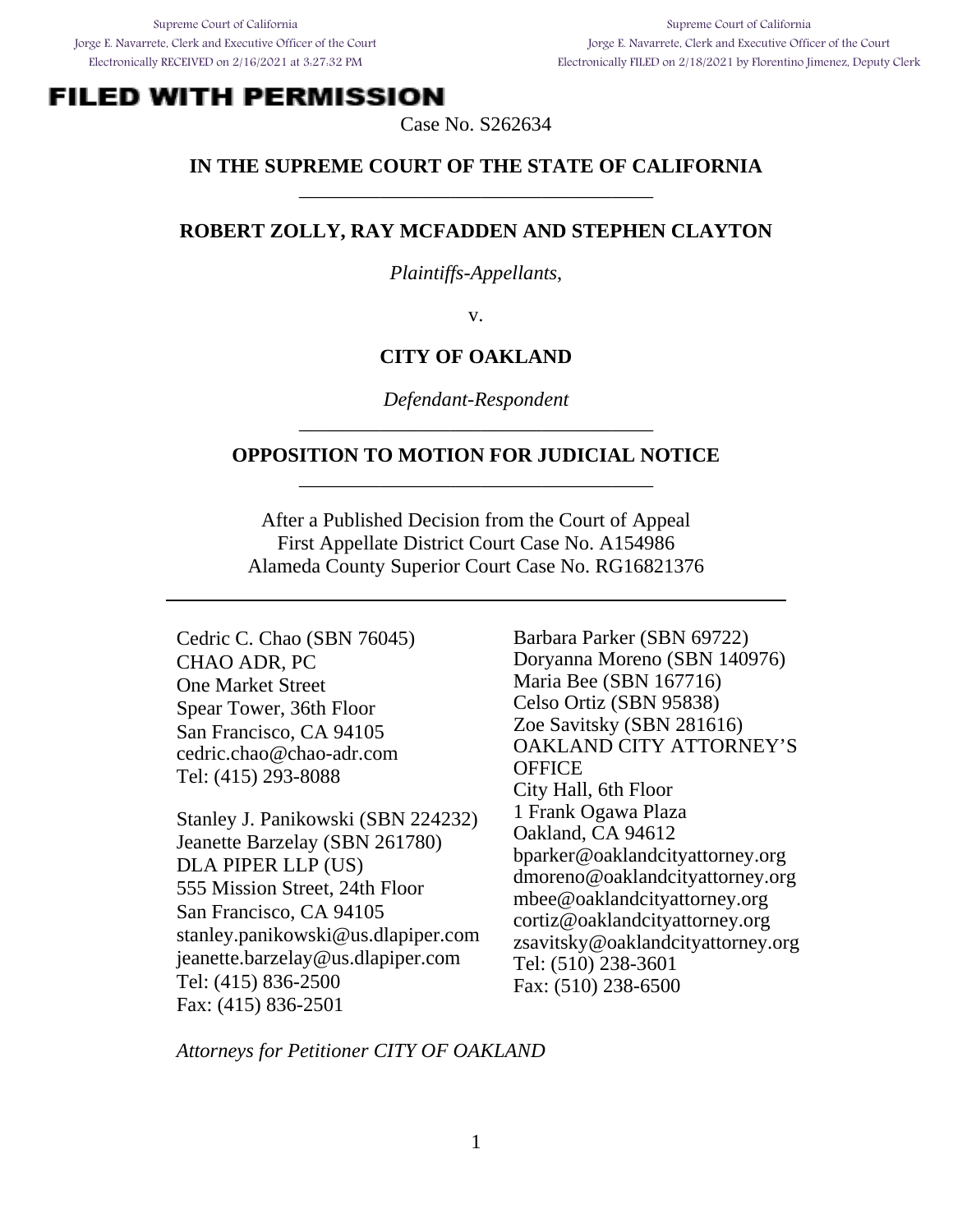# **TABLE OF CONTNETS**

# **PAGE(S)**

| L.      |           |                                                                                                                           |  |
|---------|-----------|---------------------------------------------------------------------------------------------------------------------------|--|
|         | A.        | The Court Should Deny the MJN Because the Report Is<br>Irrelevant to the Pure Legal Issues Being Reviewed, as the         |  |
|         | <b>B.</b> | Even if the Report Were Relevant, It Could Only Be Noticed<br>for Its Existence, Not the Truth of Its Contents, Which Are |  |
| $\Pi$ . |           |                                                                                                                           |  |
|         |           |                                                                                                                           |  |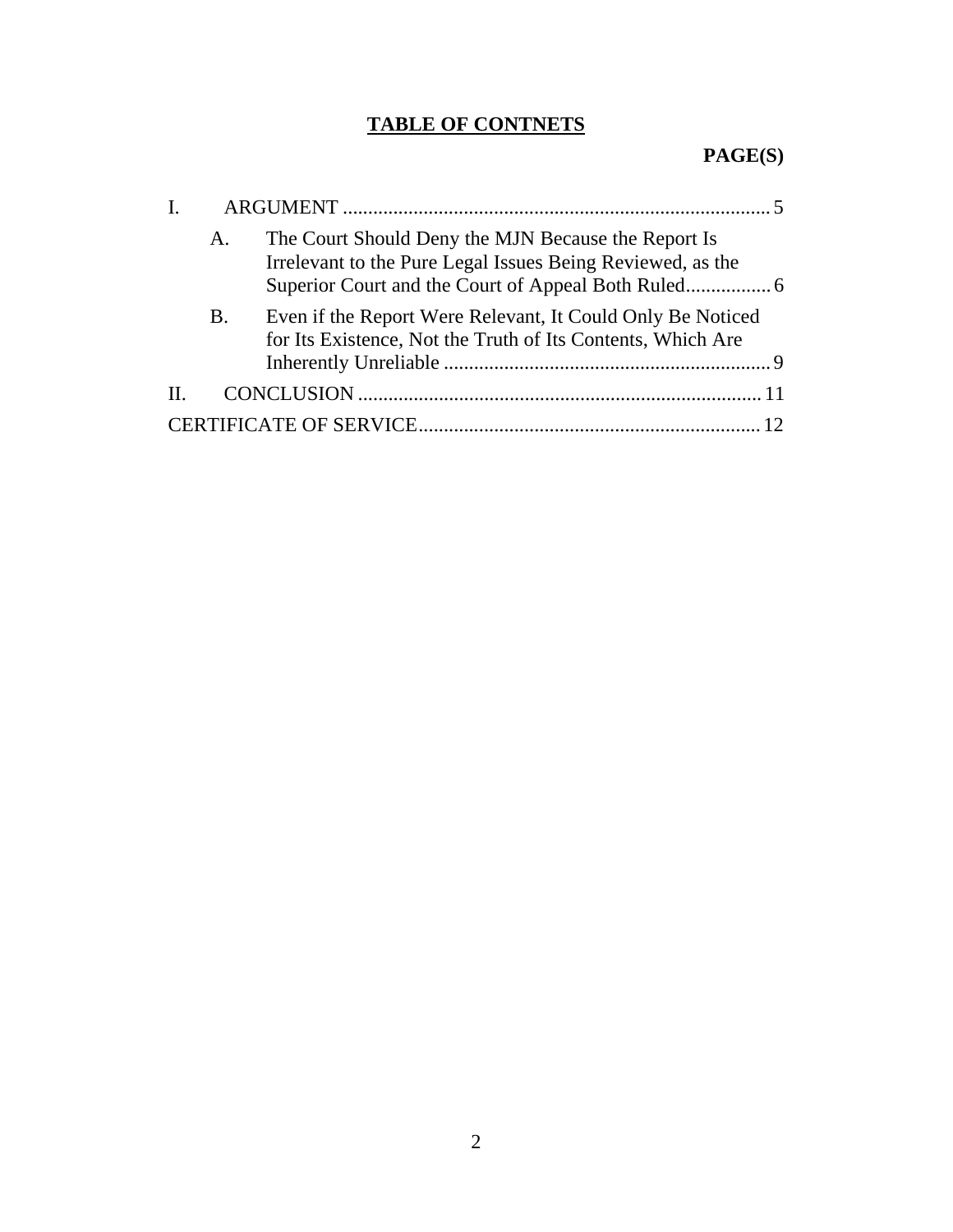## **TABLE OF AUTHORITIES**

## **CASES**

| Crowley v. Katleman (1994)                   |
|----------------------------------------------|
| Fowler v. Howell (1996)                      |
| In re Sassounian (1995)                      |
| Johnson & Johnson v. Superior Court (2011)   |
| Mangini v. R.J. Reynolds Tobacco Co. (1994)  |
| Oppenheimer v. Clunie (1904)                 |
| <i>People v. Curl</i> (2009)                 |
| People v. Jenkins (2000)                     |
| Ragland v. U.S. Bank Nat'l Ass'n (2012)      |
| Reynolds v. City of Calistoga (2014)         |
| Stratton v. First Life Nat'l Ins. Co. (1989) |
| Williams v. Hartford Ins. Co. (1983)         |
| Zolly v. City of Oakland (2020)              |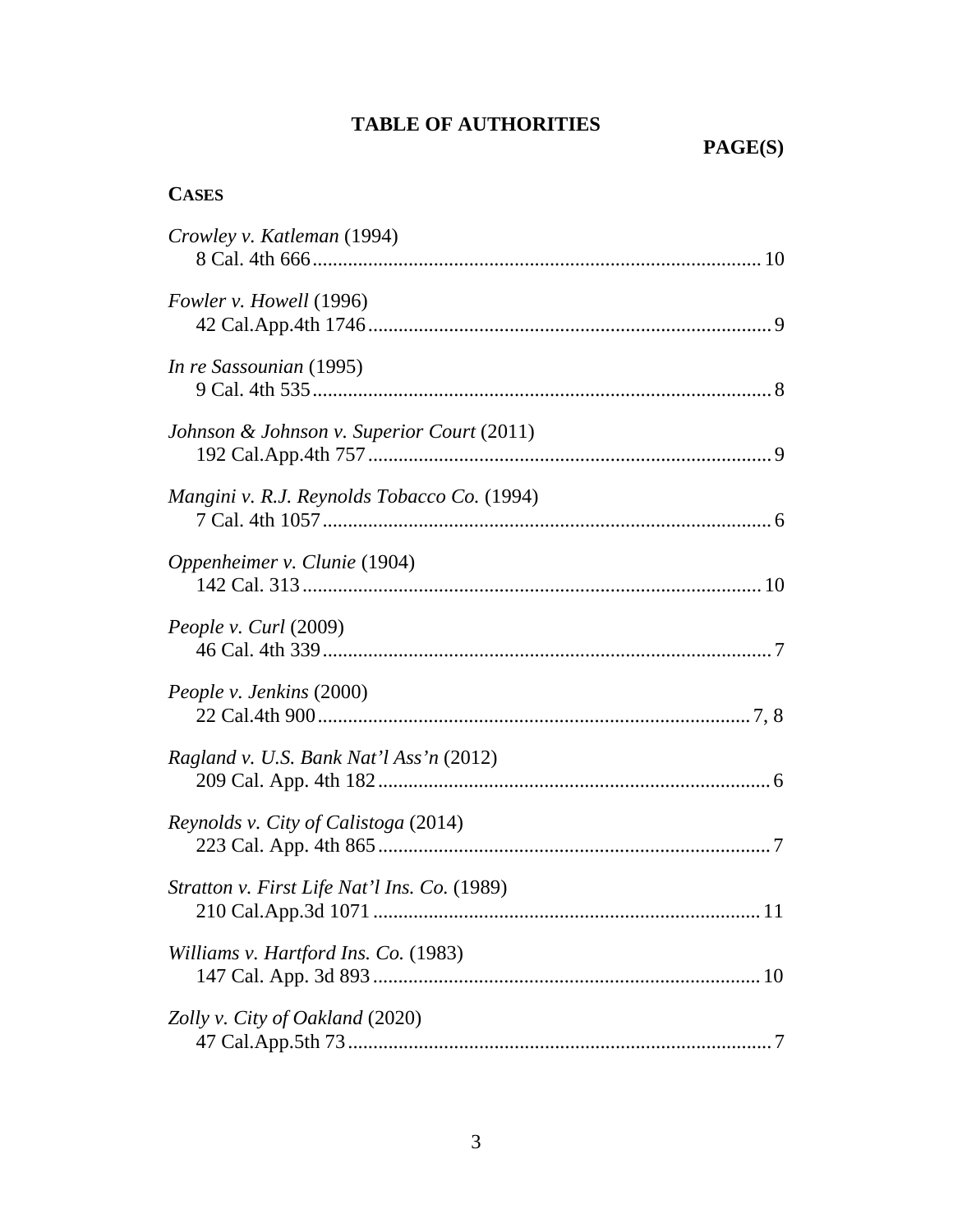## **STATUTES**

| <b>OTHER AUTHORITIES</b> |  |
|--------------------------|--|
|                          |  |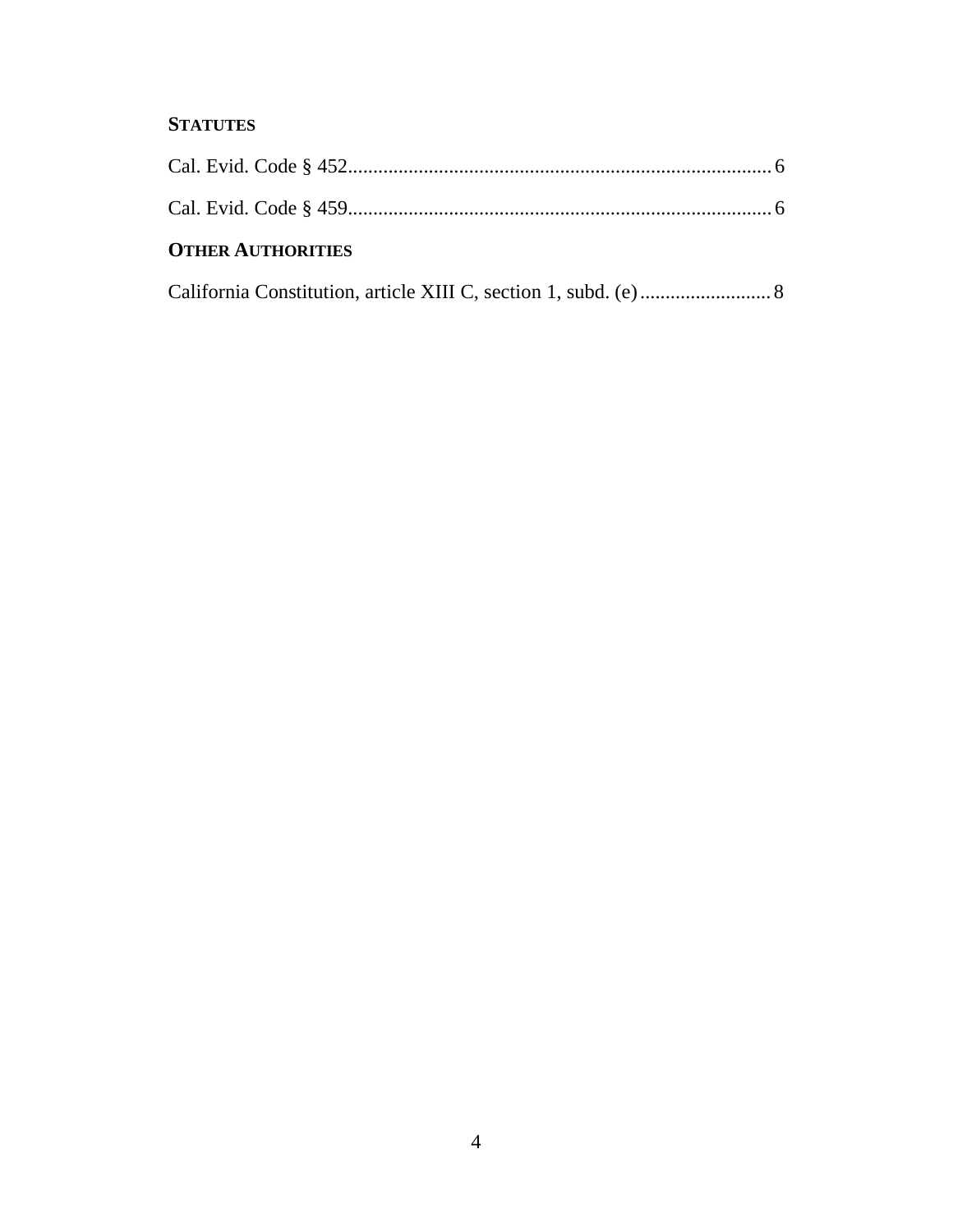Petitioner City of Oakland ("Oakland" or "the City") respectfully submits this Opposition to the Zolly Respondents' Motion for Judicial Notice ("MJN").

#### **I. ARGUMENT**

Notwithstanding having had their motion to judicially notice excerpts from a 2015-2016 Alameda County Grand Jury Final Report (the "Report") rejected by both the Superior Court and the Court of Appeal, the Zolly Respondents have filed a third motion for judicial notice ("MJN") in this Court, and then in their Answer Brief have proceeded to quote and cite from the twice-rejected Report. Moreover, contrary to black letter case law that limits judicial notice to the existence of bona fide court records, as opposed to the truth of their contents, the Zolly Respondents incorrectly assert that this Court must accept the truth of the contents of the Report. That assertion is plainly incorrect.

Not only do Respondents improperly seek judicial notice of the truth of the Report's contents, but the Report is irrelevant in any event and thus not a proper subject of judicial notice. Both the Superior Court and the Court of Appeal denied Respondents' prior requests for judicial notice of the same Report on the ground that it is immaterial to resolution of the pure legal questions at issue in these proceedings. Indeed, the MJN filed in this Court repeats Respondents' similar request to the Court of Appeal almost verbatim. Both lower courts found the Report irrelevant, and the Court of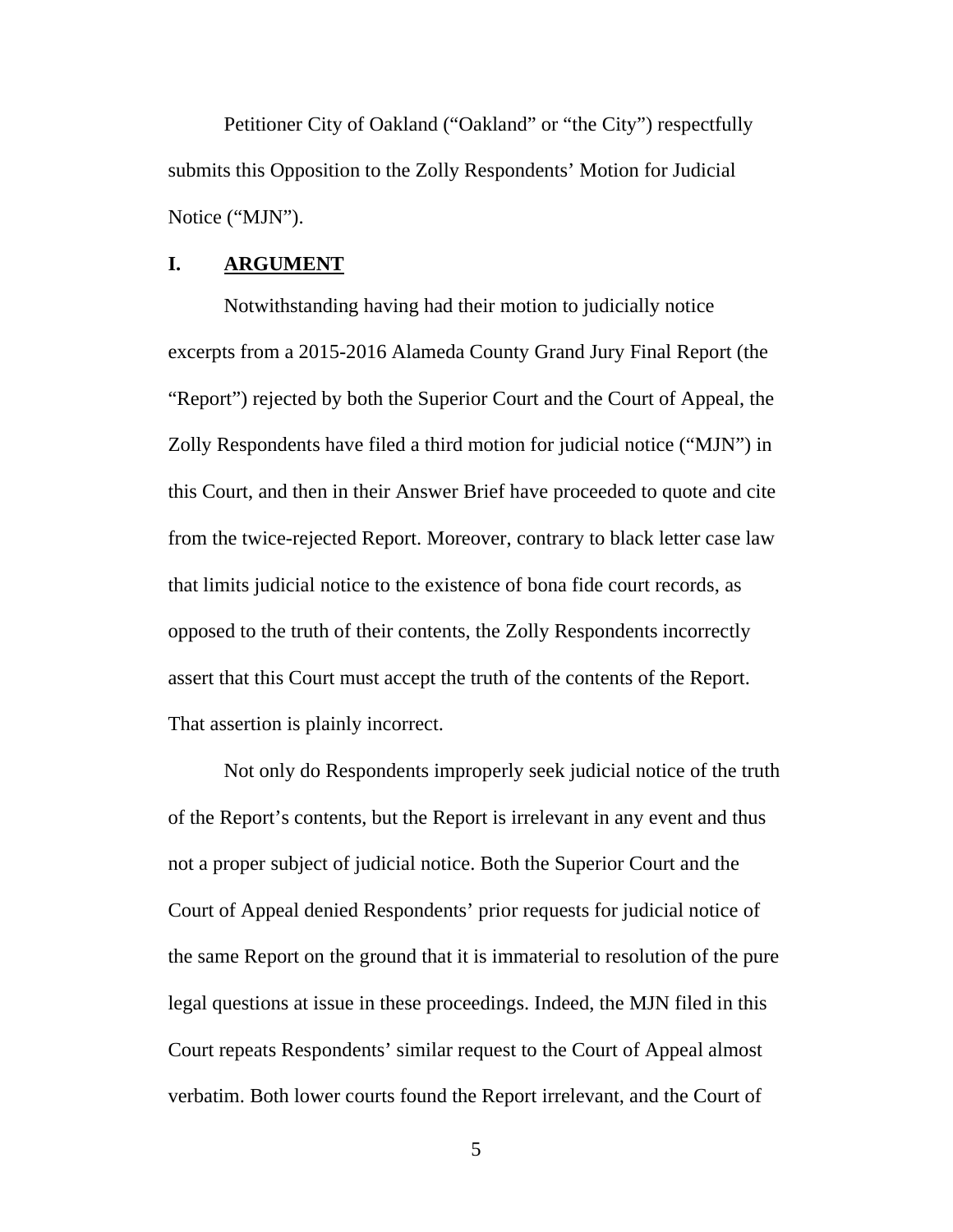Appeal did not rely on it in reaching the decision on review here.

Respondents' MJN should be denied.

## **A. The Court Should Deny the MJN Because the Report Is Irrelevant to the Pure Legal Issues Being Reviewed, as the Superior Court and the Court of Appeal Both Ruled**

Respondents contend the Report is subject to judicial notice as an

"official act" of the state's judicial department and a California court record

under California Evidence Code sections 452(c) and (d) and section 459.

Those sections grant this Court discretion to take judicial notice of:

(c) Official acts of the legislative, executive, and judicial departments of the United States and of any state of the United States.

(d) Records of (1) any court of this state or (2) any court of record of the United States or of any state of the United States.

(Cal. Evid. Code § 452; *see also* Cal. Evid. Code § 459 ("reviewing court

may take judicial notice of any matter specified in Section 452").)

Even assuming the Report satisfies these threshold requirements,

Respondents must also prove that the Report is relevant. "[O]nly *relevant*

material may be noticed." (*Mangini v. R.J. Reynolds Tobacco Co.* (1994) 7

Cal. 4th 1057, 1063 (overruled on other grounds) (emphasis in original).)

Accordingly, courts routinely deny requests for judicial notice of matters

irrelevant to the issues on appeal. (*See, e.g., Ragland v. U.S. Bank Nat'l* 

*Ass'n* (2012) 209 Cal. App. 4th 182, 194 (recognizing that grant deeds are

judicially noticeable but refusing to take notice of grant deed because it was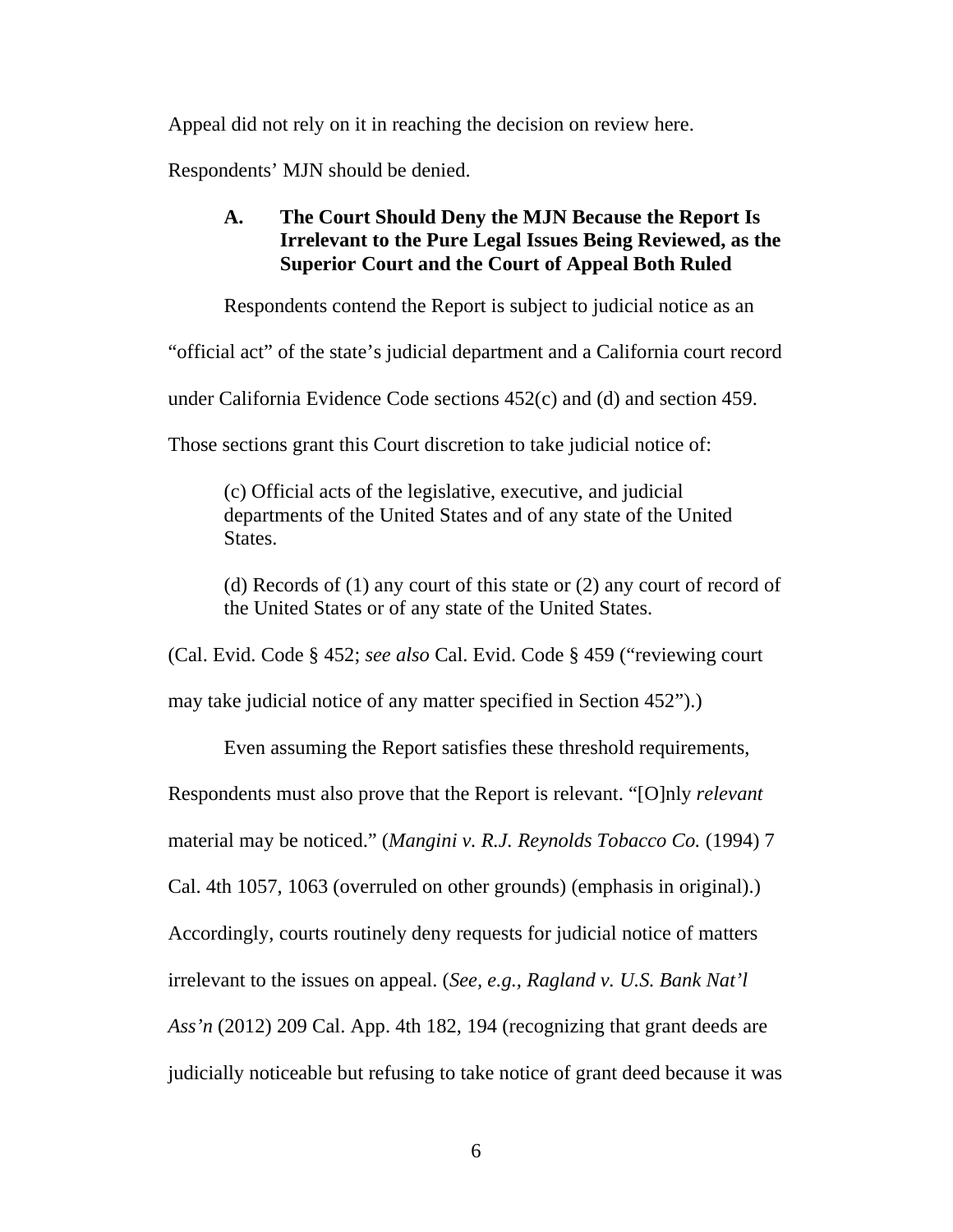"not relevant to any issue raised on appeal").)

This threshold relevance requirement applies equally to grand jury records. (See, e.g., *People v. Curl* (2009) 46 Cal. 4th 339, 360-61 (affirming trial court's exclusion of grand jury report because it was immaterial to appeal); *People v. Jenkins* (2000) 22 Cal.4th 900, 952-53 (*Jenkins*) (denying request to take judicial notice of grand jury report because it was not part of the record on appeal); *Reynolds v. City of Calistoga* (2014) 223 Cal. App. 4th 865, 876 fn. 8 (denying request for judicial notice of county grand jury report as irrelevant).)

Respondents have twice failed to establish that the Report is relevant and subject to judicial notice – first in the Superior Court and again in the Court of Appeal – and their verbatim arguments similarly fail here. (See 2 JA 466 & 2 JA 393 (Superior Court denying Respondents' request for judicial notice as "not…material to the demurrer"); *Zolly v. City of Oakland*  (2020) 47 Cal.App.5th 73, 78 fn. 2 (denying Respondents' request for judicial notice because the Report was "unnecessary to resolve the issues raised in this appeal").) Respondents contend the Report is relevant because it purportedly "supports" their "central allegation" that the franchise fees are in fact "invalid taxes" by offering "facts about Oakland's flawed request-for-proposal process and how one of the franchise fees at issue here is disproportionately high compared to franchise fees in surrounding communities." (MJN at 5-6.) These are the same arguments Respondents

7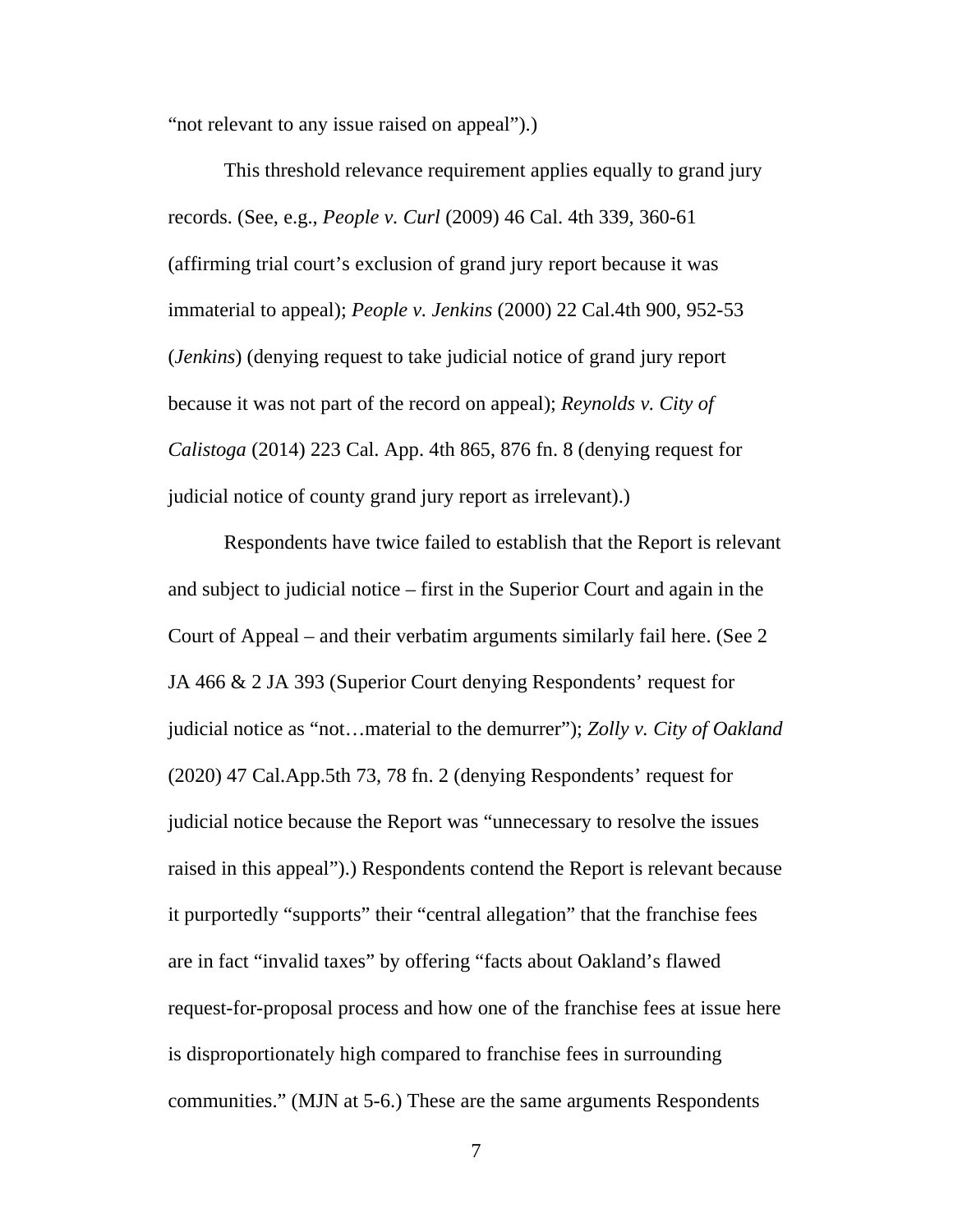raised and the Court of Appeal rejected in the *Zolly* opinion. As Respondents argue, the Report's relevance, if any, is as to *facts* that might be litigated on remand if their legal challenge to Oakland's franchise fees is not dismissed as a matter of *law*. This appeal presents purely legal issues subject to this Court's *de novo* review: namely, whether Oakland's challenged franchise fees constitute a "tax" under California Constitution, article XIII C, section 1, subd. (e). The Report has no bearing on the pure issues of law here and thus is irrelevant on this appeal.

Respondents' reliance on *In re Sassounian* (1995) 9 Cal. 4th 535, 539-42, is misplaced. There, a criminal defendant brought a habeas petition after a jailhouse informant recanted testimony he had offered against the defendant at trial. (*Ibid.*) The Court took judicial notice of a criminal grand jury report on the reliability of jailhouse informants. (*Id.* at 542.) The report in *Sassounian* was relevant to issues on appeal regarding the reliability and potential falsity of the testimony that led to the defendant's conviction. (*Id.* at 546.) Judicial notice was also appropriate there because, in contrast with a traditional appeal where the record is limited to matters presented to the trial court, in a habeas corpus proceeding a petitioner "appropriately may develop a record beyond the record on appeal." (*Jenkins*, 22 Cal. 4th at 952-93.) Neither of those facts is present here. The Report was not part of the record before the Superior Court or the Court of Appeal, and the purported facts it presents are not relevant to the pure issues of law before

8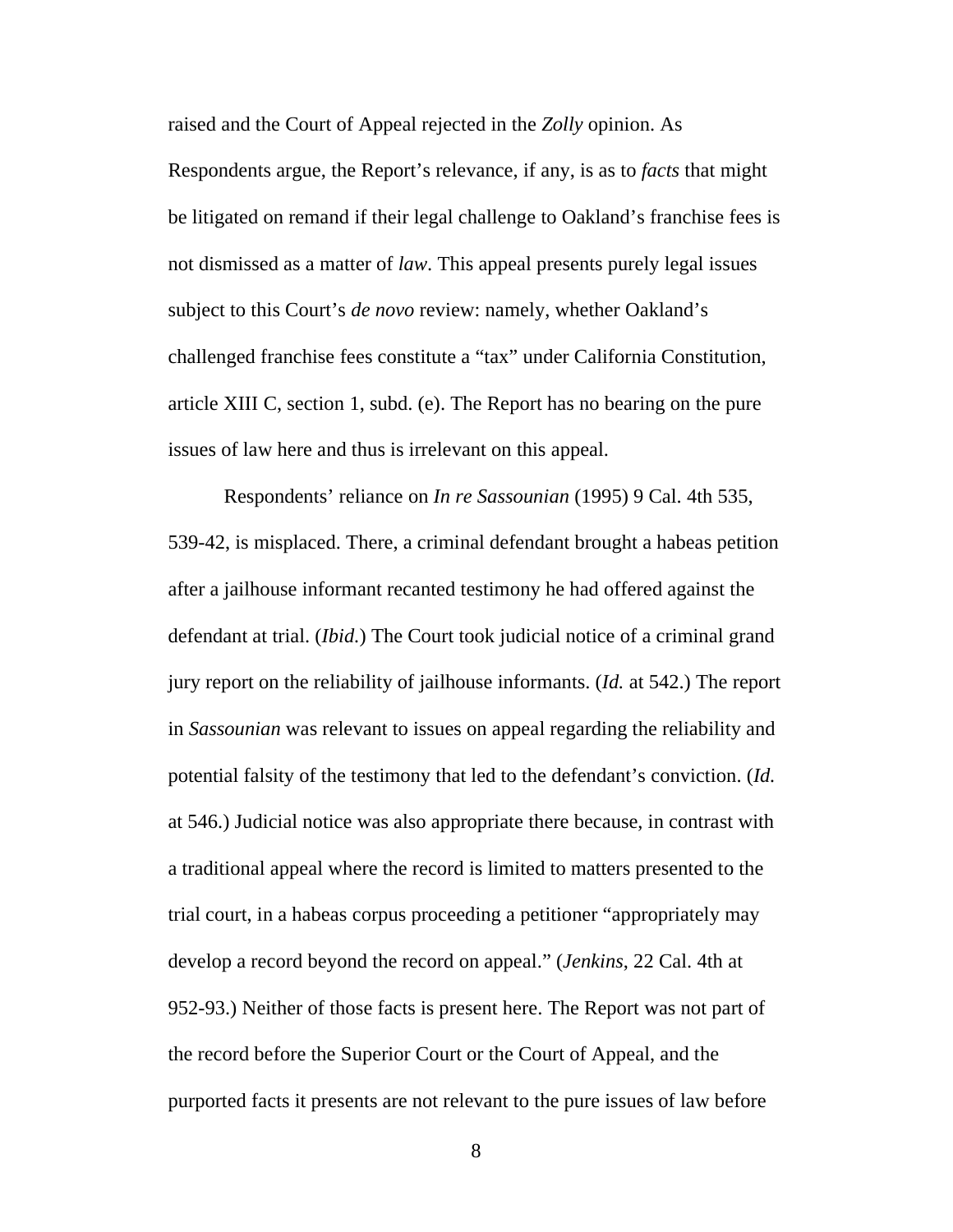this Court.

Moreover, apart from being irrelevant, the Report is unnecessary and duplicative. Respondents' Second Amended Complaint – the operative complaint as to which Oakland's demurrer was sustained without leave to amend and that is the subject of review on this appeal – includes allegations regarding the grand jury's supposed investigation and findings. (See 2 JA 284-86.) Those allegations are in the record before this Court.

## **B. Even if the Report Were Relevant, It Could Only Be Noticed for Its Existence, Not the Truth of Its Contents, Which Are Inherently Unreliable**

Even if the Report were properly subject to judicial notice, the Respondents are categorically wrong in asserting that this Court must "'accept[] as true' the grand jury report's contents." (MJN at 5.) It is black letter law that courts "may take judicial notice of the *existence* of judicial opinions, court documents, and verdicts reached, [but] cannot take judicial notice of the *truth of hearsay statements* in other decisions or court files, or of the *truth of factual findings* made in another action." (*Johnson & Johnson v. Superior Court* (2011) 192 Cal.App.4th 757, 768 (emphasis added; citations omitted); *see also, e.g.*, *Fowler v. Howell* (1996) 42 Cal.App.4th 1746, 1749 (refusing to take judicial notice of truth of findings in an administrative action because "a court may not take judicial notice of the truth of a factual finding made in another action").)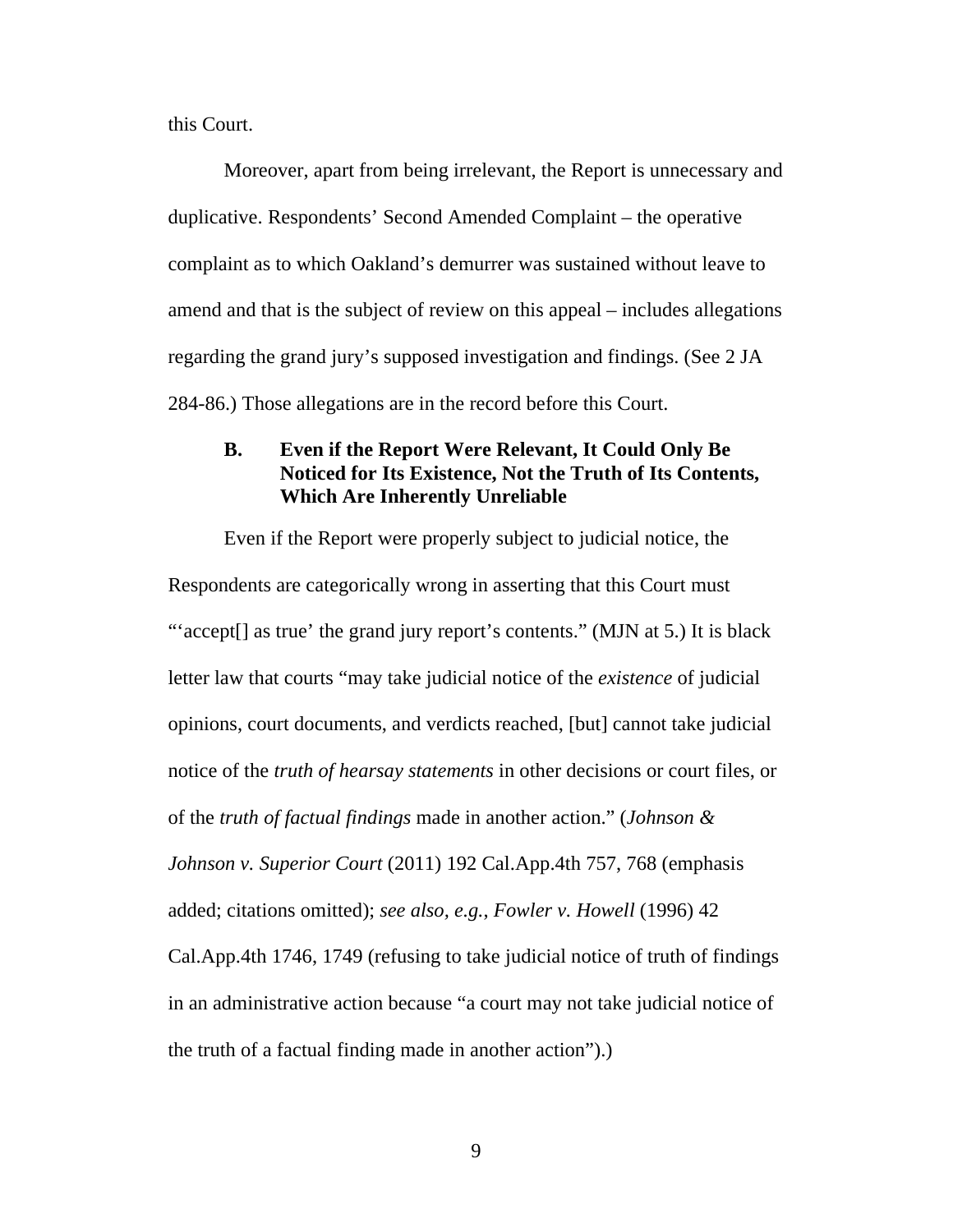These limitations apply with even more force here due to the inherently unreliable nature of the grand jury proceedings summarized in the Report. The civil grand jury meetings were not public hearings but instead were held in secret, the sources of the materials and the materials themselves are unknown, and the trustworthiness of the documentary and oral materials upon which the report are based were never subject to scrutiny by cross-examination or any other truth-finding process. The report is inadmissible hearsay that would not be admitted as evidence by a trial court. (*See, e.g.*, *Williams v. Hartford Ins. Co.* (1983) 147 Cal. App. 3d 893 (grand jury testimony is inadmissible hearsay and cannot be admitted as evidence or subject of judicial notice); *Oppenheimer v. Clunie* (1904) 142 Cal. 313, 322 (county grand jury report was "hearsay…not admissible for any purpose").)

Respondents selectively quote *Crowley v. Katleman* (1994) 8 Cal. 4th 666, 672, for their flawed position that this Court must accept the Report's contents as true, despite all authority to the contrary. (MJN at 5.) *Crowley* simply holds that when reviewing an order sustaining a demurrer, courts accept as true "the properly pleaded material factual allegations of the complaint, together with facts *that may properly be judicially noticed*." (8 Cal. 4th at 672 (emphasis added).) Here, as to the Report, the only "fact" that arguably could be properly noticed is the fact that the Report exists – *not* that any of its findings or recommendations were *true*. And, the fact of

10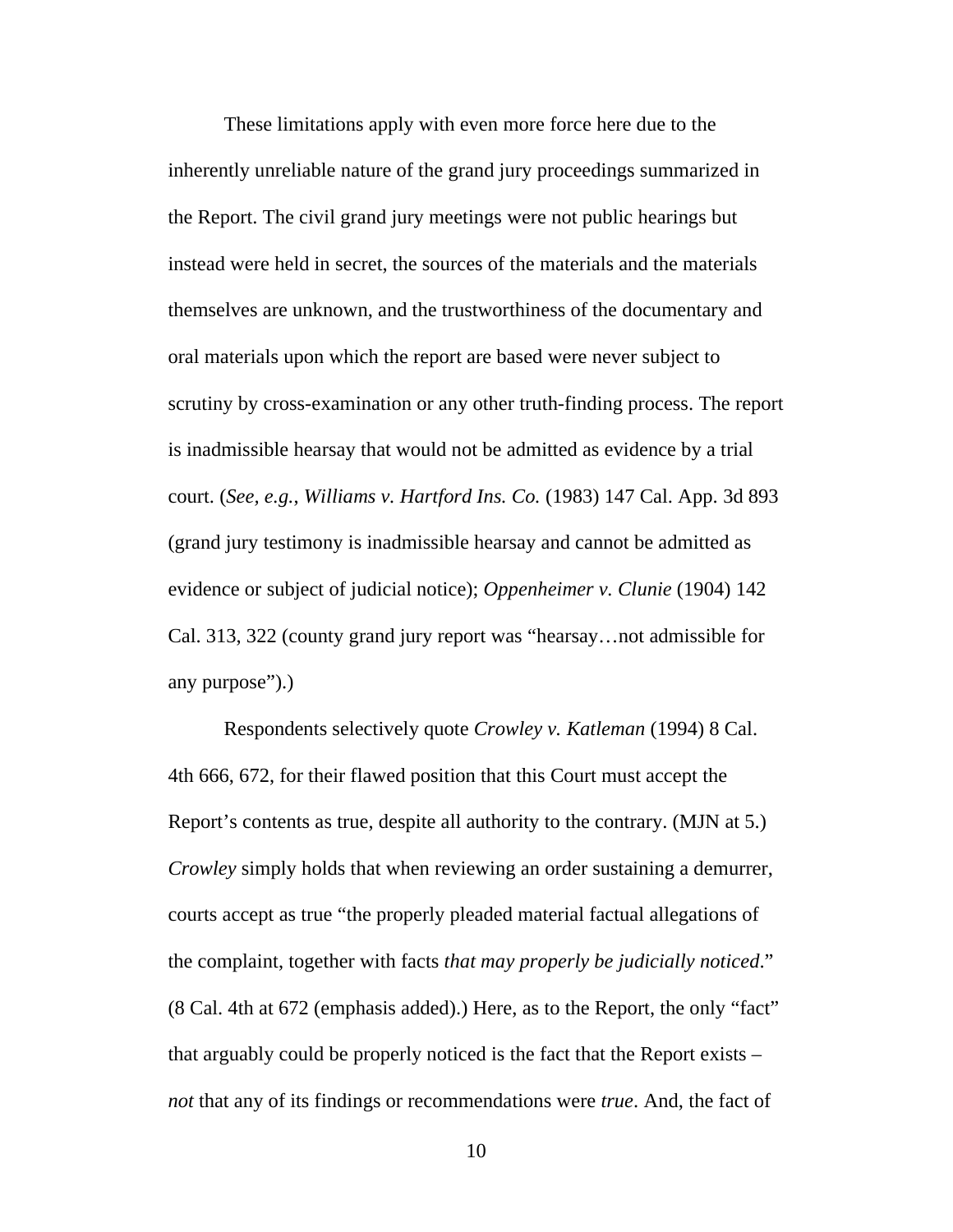the Report's existence is irrelevant to this appeal in any event, as shown above.

## **II. CONCLUSION**

For the above reasons, the City of Oakland respectfully asks the Court to deny Respondents' motion for judicial notice of the civil grand jury report. $<sup>1</sup>$ </sup>

Dated: February 16, 2021 /s/ *Cedric Chao* 

Cedric Chao CHAO ADR, PC

<sup>&</sup>lt;sup>1</sup> Oakland respectfully requests the Court's indulgence and discretion in considering this Opposition, which is being filed after the deadline set under the relevant rules (see Cal. R. Ct.  $8.54(a)(3)$ ) but before the deadline for Oakland's reply brief. "[A] reviewing court has considerable discretion in permitting the late filing of motions and briefs" following timely filing of a notice of appeal or petition for review. (*Stratton v. First Life Nat'l Ins. Co.* (1989) 210 Cal.App.3d 1071, 1078.) The arguments Oakland raises in this Opposition are substantially the same as the arguments it previously raised in opposition to Respondents' requests for judicial notice in the Superior Court and the Court of Appeal, and there is no surprise.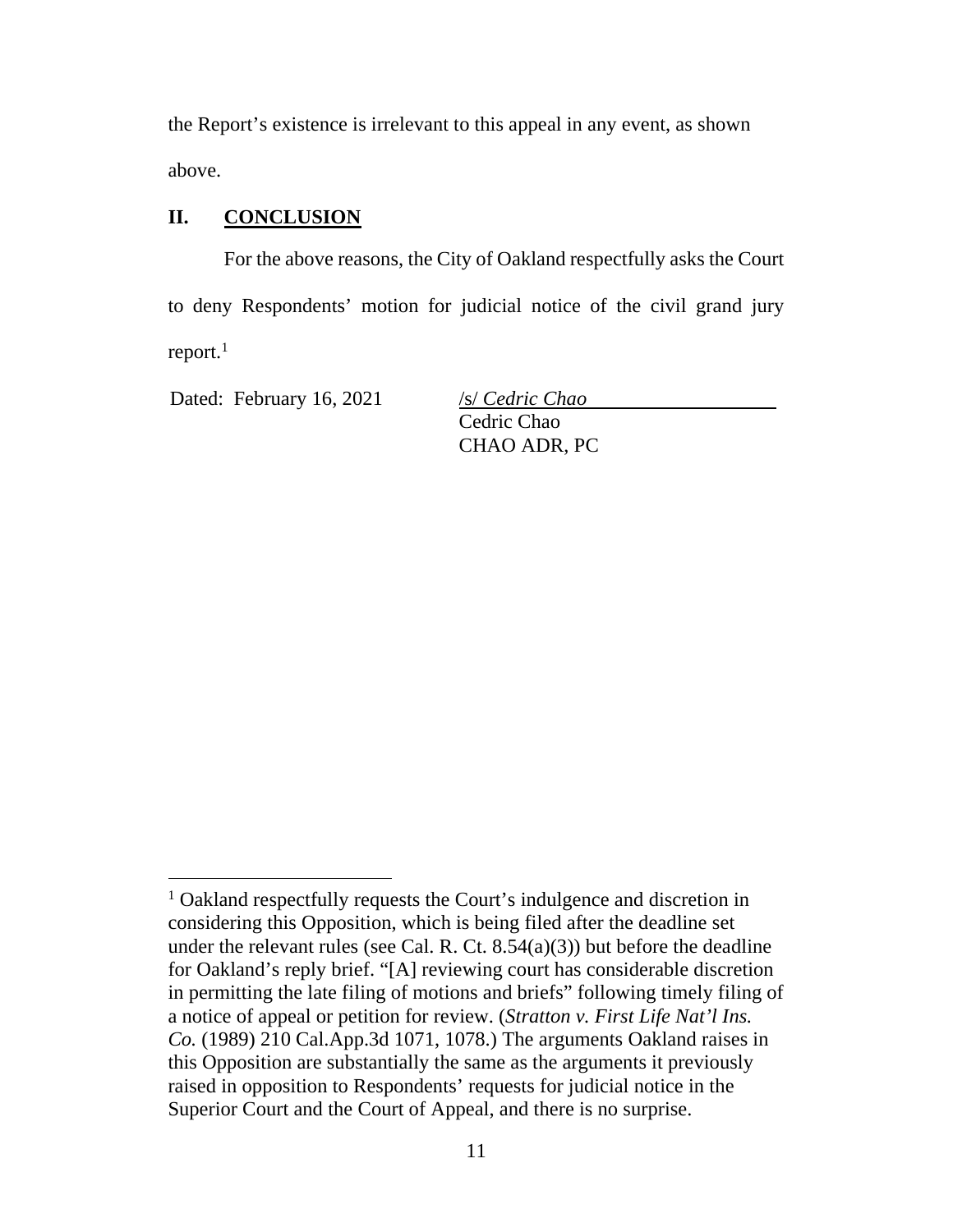## **CERTIFICATE OF SERVICE**

I, the undersigned, certify and declare that I served the following document(s) described as:

### **OPPOSITION TO MOTION FOR JUDICIAL NOTICE**

by providing a true and correct copy of the aforementioned document(s) on the interested parties in this action identified as follows and by the means designated below:

Service List

Andrew M. Zacks<br>
Paul J. Katz<br>
Paul J. Katz<br>
Paul Matzannell

paul@katzappellatelaw.com

**BY ELECTRONIC SERVICE** – [L.R. 5[II](i)] A TrueFiling user's registration to participate in electronic filing pursuant to this rule constitutes consent to electronic service or delivery of all documents by any other TrueFiling user in the Proceeding or by the court. (Cal. R. 8.71.)

Executed this 16th day of February 2021.

 /*s/ Cedric Chao*  Cedric Chao CHAO ADR, PC

*Attorneys for Petitioner CITY OF OAKLAND*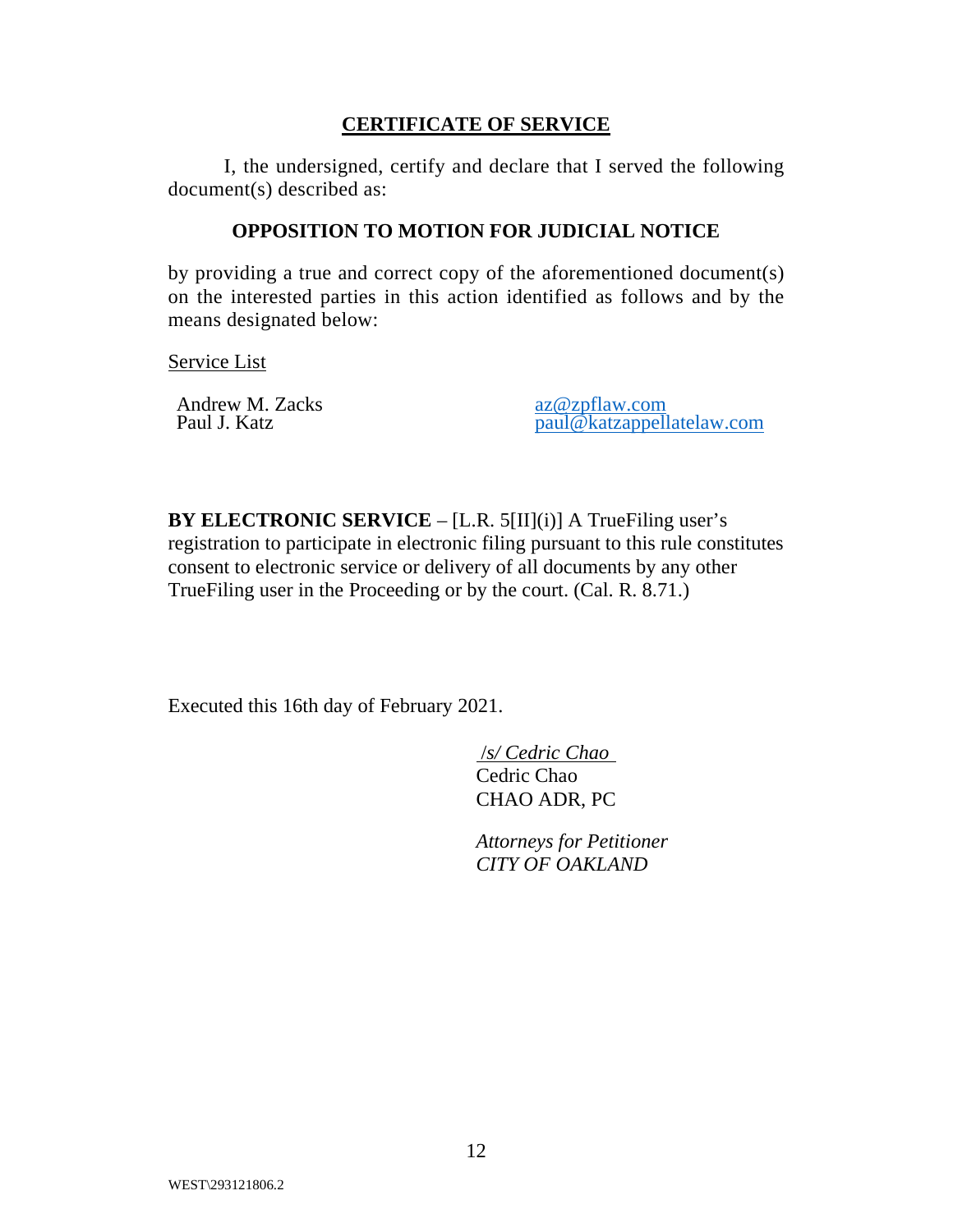# *PROOF OF SERVICE*

# **STATE OF CALIFORNIA**

Supreme Court of California

# **STATE OF CALIFORNIA**

Supreme Court of California

Case Name:**ZOLLY v. CITY OF OAKLAND** Case Number:**S262634**

Lower Court Case Number:**A154986**

- 1. At the time of service I was at least 18 years of age and not a party to this legal action.
- 2. My email address used to e-serve: **cedric.chao@chao-adr.com**

3. I served by email a copy of the following document(s) indicated below:

Title(s) of papers e-served:

| <b>Filing Type</b> | Document Title                                                      |  |  |
|--------------------|---------------------------------------------------------------------|--|--|
| <b>OPPOSITION</b>  | 2021.02.16 Zolly - Oakland Opposition to Motion for Judicial Notice |  |  |

| Service Recipients: |  |
|---------------------|--|
|                     |  |

| <b>Person Served</b>                        | <b>Email Address</b>             |       | Type Date / Time                 |
|---------------------------------------------|----------------------------------|-------|----------------------------------|
| Cara Jenkins                                | cara.jenkins@lc.ca.gov           | le-   | 2/16/2021                        |
| Office of Legislative Counsel               |                                  |       | Serve 3:27:31 PM                 |
| 271432                                      |                                  |       |                                  |
| Cedric Chao                                 | cedric.chao@chao-adr.com         | le-   | 2/16/2021                        |
| CHAO ADR, PC                                |                                  |       | Serve <sup>[3:27:31 PM]</sup>    |
| 76045                                       |                                  |       |                                  |
| Barbara Parker                              | bjparker@oaklandcityattorney.org | $ e-$ | 2/16/2021                        |
| Office of Oakland City Attorney             |                                  |       | Serve 3:27:31 PM                 |
| Jeanette Barzelay                           | jeanette.barzelay@dlapiper.com   | le-   | 2/16/2021                        |
| DLA Piper LLP (US)                          |                                  |       | Serve 3:27:31 PM                 |
| 261780                                      |                                  |       |                                  |
| Tamara Shepard                              | tamara.shepard@dlapiper.com      | le-   | 2/16/2021                        |
| DLA Piper                                   |                                  |       | $\text{Serve}3:27:31 \text{ PM}$ |
| 194772                                      |                                  |       |                                  |
| Andrew Zacks                                | AZ@zfplaw.com                    | le-   | 2/16/2021                        |
| Zacks, Freedman & Patterson, PC             |                                  |       | $\text{Serve}3:27:31 \text{ PM}$ |
| 147794                                      |                                  |       |                                  |
| Timothy Bittle                              | $\lim(\omega)$ hjta.org          | le-   | 2/16/2021                        |
| Howard Jarvis Taxpayers Foundation          |                                  |       | Serve 3:27:31 PM                 |
| 112300                                      |                                  |       |                                  |
| Barbara J. Parker                           | bparker@oaklandcityattorney.org  | le-   | 2/16/2021                        |
| Office of the City Attorney/City of Oakland |                                  |       | Serve 3:27:31 PM                 |
| 69722                                       |                                  |       |                                  |
| Joshua Mcdaniel                             | jmcdaniel@horvitzlevy.com        | le-   | 2/16/2021                        |
| Horvitz & Levy LLP                          |                                  |       | Serve <sup>[3:27:31 PM]</sup>    |
| 286348                                      |                                  |       |                                  |
| Lutfi Kharuf                                | lutfi.Kharuf@bbklaw.com          | le-   | 2/16/2021                        |
| Best Best & Krieger                         |                                  |       | $\text{Serve}$ 3:27:31 PM        |